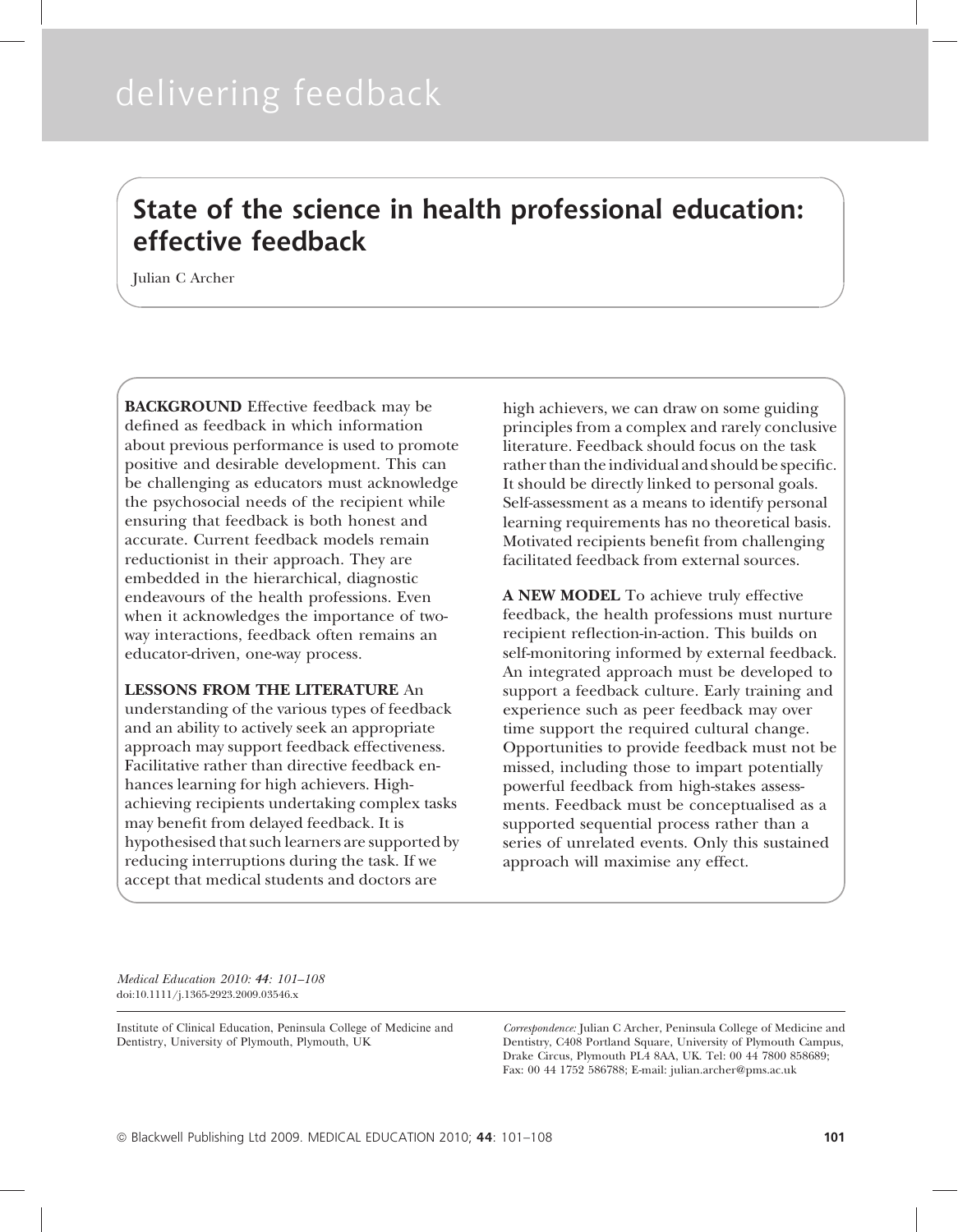# INTRODUCTION

Feedback is central to supporting cognitive, technical and professional development. Effective feedback may be defined as feedback in which information about previous performance is used to promote positive and desirable development. Yet it is complicated. Cognitive theorists see feedback as focusing on actual performance compared with the intended performance level.<sup>1</sup> Highlighting the gap between a recipient's knowledge and the level of knowledge he or she needs provides a learning catalyst.<sup>2</sup> Behaviourists conceive feedback as a way to reinforce or modify behaviour.<sup>3</sup> For example, reducing uncertainty supports recipients' achievement $<sup>4</sup>$  as uncertainty is unpleasant and distracts</sup> from desired goals. $5$  Yet in the health care education literature, feedback is often devoid of any theoretical basis.<sup>6</sup>

Health care education feedback is problematic, for both the provider and the recipient, as feedback settings are diverse and include small groups, practical skills training and bedside teaching contexts. Feedback provision is challenging as educators must acknowledge the psychosocial needs of the recipient while ensuring that feedback is both honest and accurate.7,8 The protection of professional standards, the self-esteem of the student and, in health care education, the rights and safety of the patient, must all be safeguarded. The subtleties required to maintain this balance may explain why teachers believe that they give feedback regularly but students do not always recognise it. $9$  Despite these challenges, feedback has been described as 'the cornerstone of effective clinical teaching'.<sup>10</sup>

This paper is a critique of the current literature on feedback and its effectiveness with a particular focus on its relevance to health care education. It does not represent a systematic review but extends to saturation in its breadth and depth. The paper tries to summarise and highlight for the reader the key areas of a vast literature, from which it is often challenging to reach clear conclusions about the extent to which feedback is effective, if at all. The paper presents the current state of effective feedback research under three main headings: the provision of feedback; the influence of the recipient, and, ultimately, the impact of feedback. The paper challenges the practical models that have arisen from this literature as reductionist and argues that only feedback seen along a learning continuum within a culture of feedback is likely to be effective.

# THE PROVISION OF FEEDBACK

While accepting that feedback is not something that is simply delivered to a willing and grateful recipient, many studies have focused on the provision of feedback. This first section summarises the literature under three headings denoting the type, structure and timing of feedback.

# Type of feedback

Many studies explore the types of feedback that can be used to support learners. Feedback is described as having either a directive or a facilitative function. Directive feedback informs the learner of what requires correction. Facilitative feedback involves the provision of comments and suggestions to facilitate recipients in their own revision. As well as its function, feedback can also vary in its specificity. Specific feedback appears to be beneficial for initial performance change. However, it may discourage recipients from further exploration and therefore undermine subsequent learning and independent performance in the longer term. $^{11}$  Specific feedback may support performance in that task but not the transfer of knowledge to other tasks.<sup>12</sup> Less specific feedback may lead to uncertainty, which in turn leads to a reduction in learning. $^{2}$ 

Whether it is directive or facilitative, feedback can also vary in its structure. Feedback may simply indicate whether the answer is right or wrong (verification) or it may facilitate the recipient to reach the correct answer (elaboration). Elaborative feedback is described as being of five types.<sup>13</sup> Of these, response-specific feedback appears to enhance learner achievement. The facilitator focuses on the responses and describes why an answer is either correct or not.<sup>13</sup>

Clinical teachers will be aware that they use many of these types of feedback interchangeably, but rarely with a conscious knowledge of their appropriateness. An understanding of these types and an ability to actively seek an appropriate approach may support the effectiveness of feedback. Guiding principles are that feedback should be specific, but both verifying and elaborative feedback may be effective.<sup>14</sup> Facilitative feedback enhances learning for high achievers, but may not do so for novices.<sup>15</sup>

# Structure of feedback

As well as being of various types, feedback can be structured differently; it may be written, verbal or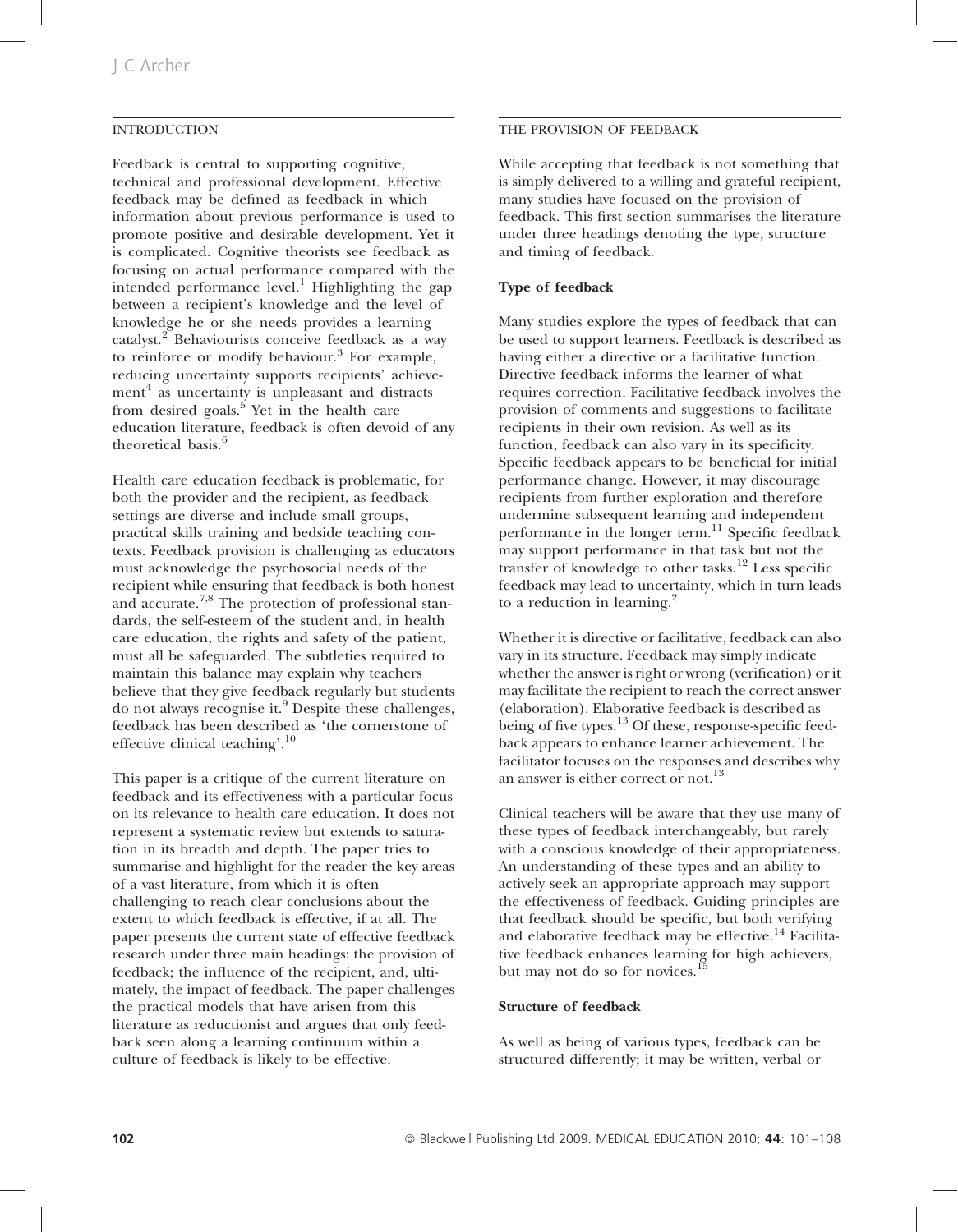numerical. Its format is likely to be related to the context in which it is generated. Feedback arising from a written assessment may sensibly be written, but this feedback could be better supported. The response-specific facilitation of written feedback generated from a written examination may increase its effectiveness.

Feedback can also come from a variety of sources. It may be generated from colleagues as and when interactions take place or as part of a systematic approach, known as multi-source feedback  $(\mathrm{MSF})^{.16}$ An additional source of feedback unique to the health professions is represented by patients. Patient feedback may be more influential in changing health professionals' performance,<sup>17</sup> but its validity is far from assured. Patient feedback rarely correlates well with feedback from other sources.<sup>18</sup>

All feedback is ideally discussed face-to-face in a context that is supported by a trained facilitator.<sup>19</sup> Discussing feedback with anyone who will listen has no impact.20 Written feedback is important, but negative comments again require support to produce positive outcomes.<sup>21</sup> Such facilitated written feedback may contain challenging information and this may be further complicated by its length and complexity. Complex feedback is likely to be ignored or its main messages lost. Scaffolding may help to guide learners through the potential maze of complex feedback by providing cues, prompts, hints and partial solutions, as well as direct instruction.<sup>22</sup> Scaffolding involves motivating the learner, deconstructing the task to make it more achievable, providing direction, identifying differences between the learner's achievement and that which is expected, reducing risk and defining goals. The aim, though, is to slowly remove the scaffold as students learn.

#### Timing of feedback

Facilitating complex feedback is time-consuming and requires planning. The timing of feedback may independently influence its effectiveness.<sup>13</sup> Evidence appears to suggest that efficacy and timing are related to the focus and difficulty of the task.<sup>23</sup> Delayed feedback may be better for supporting transfer of knowledge, whereas immediate feedback may be more effective in the short-term and for supporting the development of procedural skills. $^{23}$  High-achieving recipients undertaking complex tasks may benefit from delayed feedback. It is hypothesised that learners are supported by reducing interruptions that occur during the task.<sup>24</sup> Bangert-Drowns et  $al.^{14}$  concluded that 'feedback can promote learning if it is

received mindfully'. The converse argument helps to illustrate the concept. Mindless feedback might include the provision of answers before the recipient has had time to think, when the challenge is too easy or too complex, or when the process is random or inconsistent.

The type, structure and timing of feedback are diverse in their descriptions and inconclusive in their impact on effectiveness. However, there are some guiding principles within this section that can help shape feedback to high achievers in varying clinical settings.

It is clear that even ideally structured feedback that is well supported and appropriately timed does not always achieve the desired effect. Feedback must not be seen as passive information passed on to an individual who either does or does not respond. The individual is the focus; the feedback is a modality. Understanding the individual in the context of the feedback exchange is therefore central to its effect. This is the focus of the next section.

#### THE INFLUENCE OF THE RECIPIENT

This section explores the individual at the heart of the feedback interaction in terms of three aspects of the individual–feedback interaction: the self; acceptability, and goal setting.

#### The self

It is often hypothesised that involving the recipient in comparative self-assessment places him or her at the centre of the process and therefore must improve effectiveness. Most studies in the health professions explore the personal assessment of performance as an ability to identify one's own strengths and weaknesses in relation to other peoples' views.<sup>25</sup> However, with this approach self-assessment is described as poor,<sup>26</sup> and as shaped by culture<sup>27</sup> and gender<sup>28</sup> rather than as representative of a shared reality. There is no evidence for the effectiveness of self-assessment using this approach.<sup>6</sup> It is methodologically flawed.<sup>29</sup> Social psychologists view self-assessment as flawed because our behaviour and performance are informed by our unconscious minds. $30$  This unconscious self is focused on self-preservation. It helps explain why feedback that threatens self-esteem or contains nothing more than unconditional praise may be less effective.<sup>2</sup> Similarly, recipients of negative feedback blame external factors and reject personal responsibility; this is known as *fundamental attribution error.*<sup>31</sup>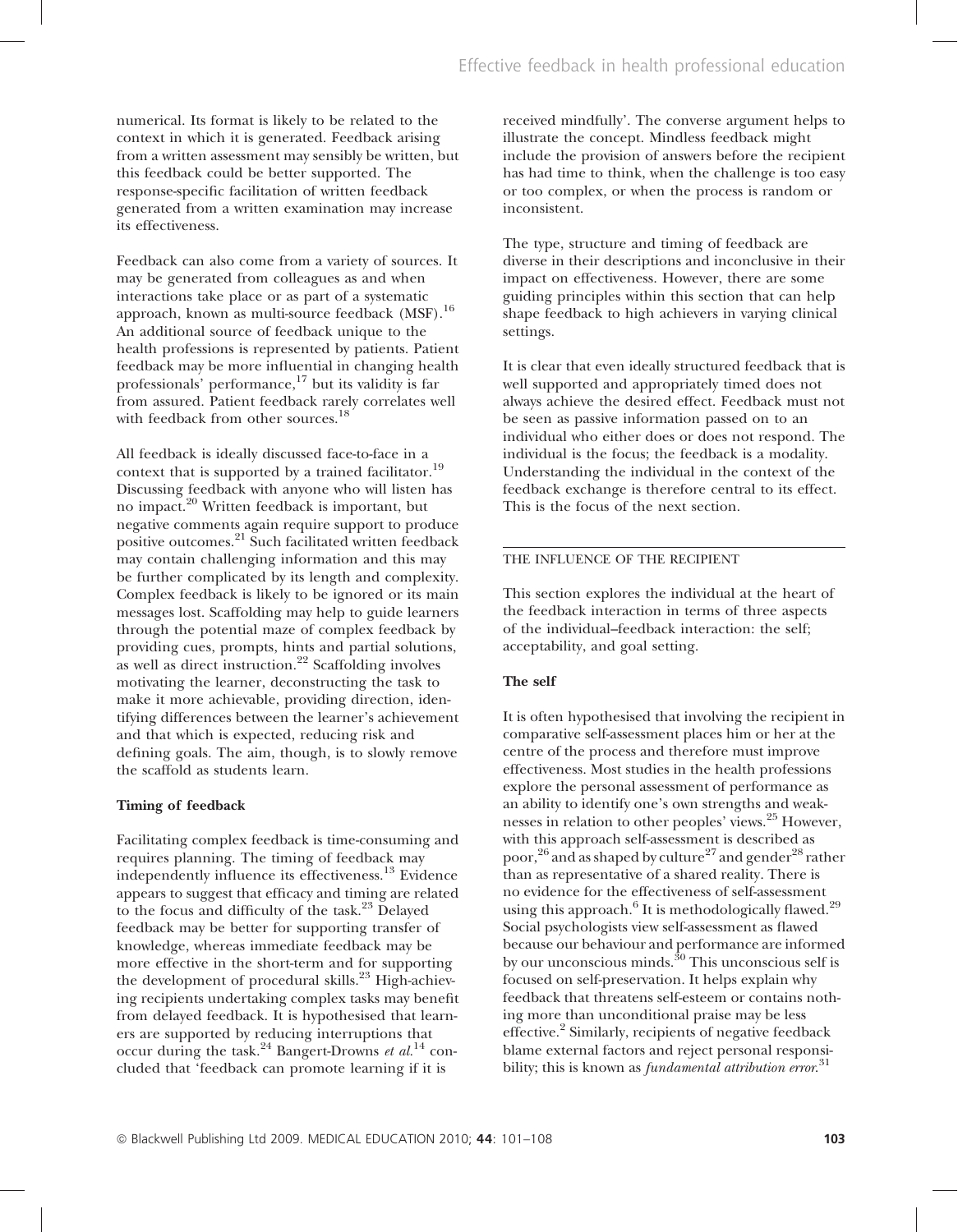Personality theorists are more interested in self-efficacy, which refers to the belief structures around one's capability to manage future situations. Self-efficacy is shaped by self-beliefs about one's skills within a specific context. By this very interaction self-efficacy will and should change in a manner that is dependent on the context.

It is therefore inappropriate to continue to pursue 'accurate' self-assessment. We should each seek the views of others who represent reliable and valid external sources.<sup>32</sup> Many individuals will need to be supported in their motivation to seek external feedback as they move from individualised, internalised self-assessment to *self-directed assessment seeking.*<sup>33</sup> In this process, feedback becomes a pedagogic activity, which is active, not passive. By learning about our abilities, not ourselves, through external feedback we are then able to better self-monitor. Self-monitoring is the ability to respond to situations shaped by one's own capability at that moment in that set of circumstances, rather than being governed by an overall perception of ability. Eva and Regehr<sup>33</sup> argue that the 'health professional community should predominantly be concerned with identifying contextual factors that influence selfmonitoring behaviours in the moment of action rather than worrying about the accuracy of generic and broader self-assessments of ability'. However, the ability to respond to external feedback is still influenced by the learner. $34$  Individual receptiveness is complex and is related to self-awareness, demographic similarity and acquaintance, and reduces with age. Recipients who have high emotional stability are more likely to be motivated, those with high levels of responsibility feel obligated to use feedback, and those with high sociability are more likely to seek additional feedback.<sup>35</sup>

At this juncture it is worth highlighting the role of reflection as the term 'reflection' is often used interchangeably with 'self-assessment' in the literature. Boud et al. describe reflection as 'a generic term for those intellectual and affective activities in which individuals engage to explore their experiences in order to lead to a new understanding and appreciation'.<sup>36</sup> Reflection is therefore a conscious and deliberate process that focuses on understanding events and processes to bring about self-improvement and to move from the status of novice to that of expert.<sup>37</sup> This is clearly important and may be part of self-monitoring, $29$  but although it is intuitive, there is little evidence to support the idea that by reflecting we come to understand ourselves better,  $37$  as is the preoccupation of the self-assessment literature.

## Acceptability

The ability to shape capability through self-monitoring with self-directed assessment seeking requires an individual to accept the feedback provided. Appearing to learn nothing new about one's abilities or receiving feedback from sources that one does not value undermines the effectiveness of the feedback. Inconsistent feedback may have a negative effect by making the feedback appear inaccurate.<sup>38</sup> Acceptability is increased if the relevance of the feedback can be demonstrated, namely by goal setting.

# Goal setting

Goal setting can support the acceptability and therefore the impact of feedback by demonstrating its relevance.<sup>2</sup> Goals should be personally meaningful and easily generated. Control theory argues that as individuals we try to match our behaviour to goals and standards.<sup>39</sup> We therefore reflect and then try to modify behaviour or seek training, including external feedback, in order to improve our standing.<sup>39</sup> Goals may be learning- or performance-orientated. Learning orientation is associated with a desire to develop new skills and master new situations in the belief that intelligence is malleable. Performance orientation reflects a desire to demonstrate competence to others and to be positively evaluated by them in the belief that intelligence is innate. The two types of goal orientation influence how recipients respond to task difficulty and failure. Those who are learning-orientated continue despite failure, use more complex learning strategies and pursue challenges. Those who are performance-orientated are characterised by a tendency to give up more easily and have less interest in difficult, challenging tasks in which success is less likely. As might be expected, learning orientation is associated with more positive outcomes.<sup>13</sup> Feedback is one way of supporting recipients to become more learning-orientated.

Given the complexities of feedback provision and its interaction with the individual recipient, can feedback ever be effective? The next section explores the evidence for the impact of feedback in health professional education.

#### THE IMPACT OF FEEDBACK

# The individual

Veloski et al.<sup>40</sup> published a Best Evidence Medical Education review looking at assessment, feedback and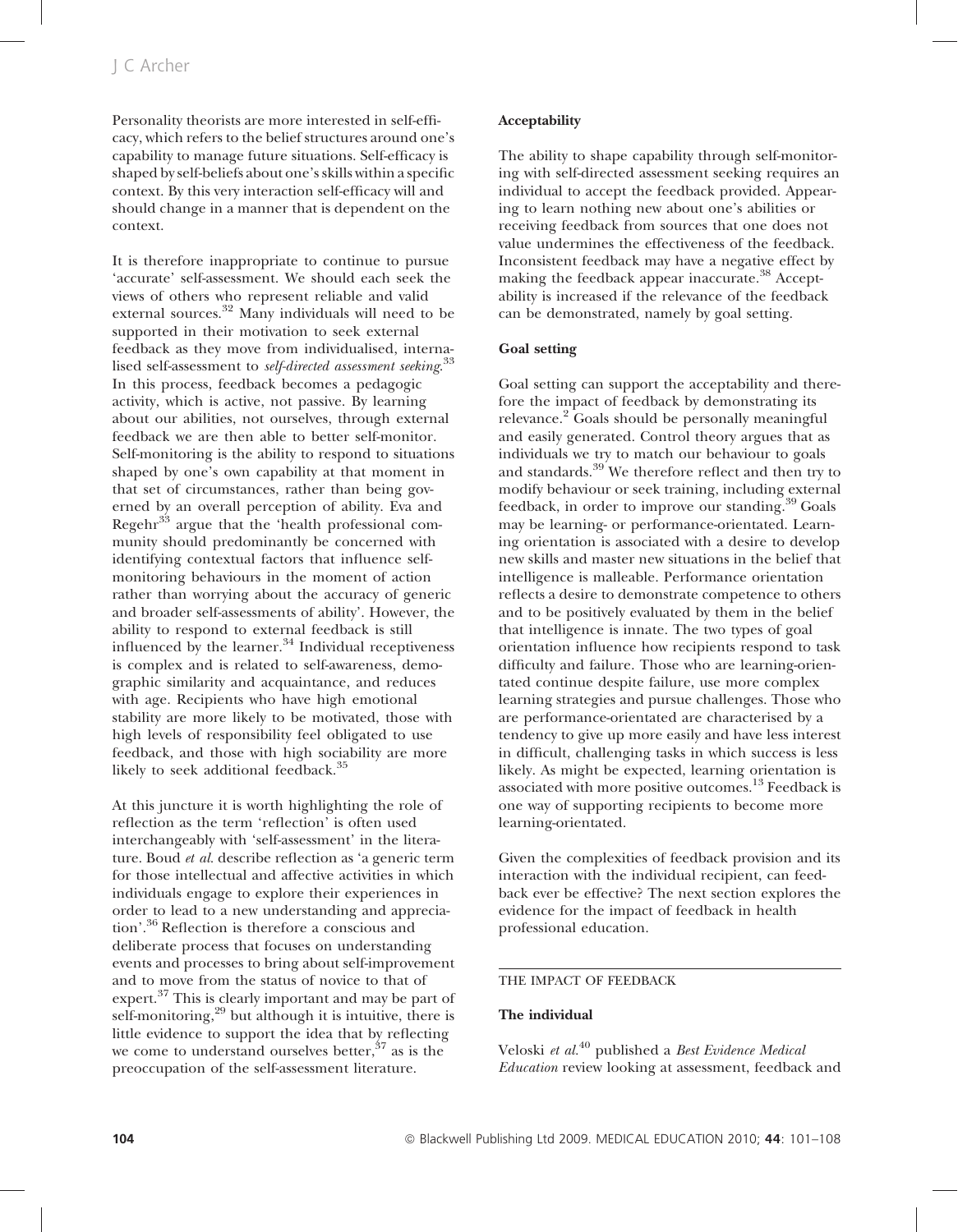doctors' clinical performance. They identified 41 studies fulfilling their inclusion criteria, which required the studies in question to focus on the performance of practising doctors in a clinical setting, not to be confounded by other interventions and to ensure the doctor was the centre of focus. They concluded that feedback can change clinical performance when it is systematically delivered from credible sources. Multi-source feedback, which was not included in this study, currently lacks robust evidence that it can support substantive performance change. $41$ 

#### The organisation

Feedback is normally and understandably focused on the individual, but if the provision of feedback is part of a cultural change within an organisation, it may have other benefits, including the informing of training programmes. Davies et al.,<sup>42</sup> for example, identified a specific learning need around report writing in a national cohort of pathology trainees, leading to a specific training initiative. Overall supportive and supported feedback may be beneficial to staff morale and retention.<sup>43</sup>

#### Negative impact

As we have seen, the provision of feedback does not necessarily result in a positive change in performance.<sup>2</sup> Indeed, receiving negative feedback may lead the recipient to believe variously that the feedback is useless, burdensome, critical or controlling.<sup>44</sup> For example, Sargeant, $45$  exploring the emotional responses to feedback of a group of doctors, found that those who received negative feedback often responded negatively and in such a way that demonstrated the feedback to be paralysing. The response was often strong and long-lasting. The author concluded that recipients must receive appropriate facilitated support at the time of feedback and if necessary in the longer term.

#### THE PRACTICAL MODELS

It is clear that feedback is a complex interaction between format, focus and recipient. A complex intervention in the complex environment of medicine understandably drives a desire for practical solutions. Medicine centres on personal clinical interactions. To support the oral provision of feedback in this setting, a number of models have been developed. Three are briefly discussed here.

Personal preservation is at the centre of the 'feedback sandwich'. Facilitators deliver the more critical feedback 'sandwiched' between the positive. This model shields both recipient and provider by balancing or avoiding perceived injustice. However, this is likely to reduce any potential positive response by the recipient to justifiable criticism. The facilitator balances feedback with the psychosocial needs of the recipient, ensuring interactional justice.<sup>46</sup> Pendleton's rules<sup>47</sup> build on the feedback sandwich to include a more two-way process which allows the recipient to respond to feedback first. Accommodating an emotional response is increasingly recognised as important; the ECO model encourages an Emotional response prior to exploring Content in order to establish Outcomes. $4$ 

#### A NEW MODEL FOR FEEDBACK: CULTURE AND CONTINUUM

These practical models are limited by their reductionist approach. They remain embedded in the hierarchical, 'diagnostic' lens of the medical profession's positivistic paradigm. There is an acknowledgement in later models of the importance of two-way interactions, but feedback remains an educator-driven, one-way process. The health care professions have so far embraced feedback on their own terms. It is constrained by the classic medical hierarchical model, in which the expert supports the novice. Feedback has also focused on diagnosing 'problems' for individuals to have cured, yet rarely is a therapy offered. Feedback provision is often seen as an afterthought, which is then frequently overlooked in busy, time-constrained clinical settings.

Feedback is complex and contextual. As well as removing complexity, most current models remove context. A good practice framework, embedded in the literature, may be a more robust approach that can then be applied depending on the context of the recipient, focus and format. The literature is vast and often contradictory, but if we accept that medical students and doctors are high achievers we can draw on some guiding principles to inform a framework.

Feedback should focus on the task, not on the individual.<sup>49</sup> Overall feedback should be specific<sup>15</sup> and high achievers may benefit as much from simple verification feedback (correct or not). It should be directly linked to personal goals. Feedback should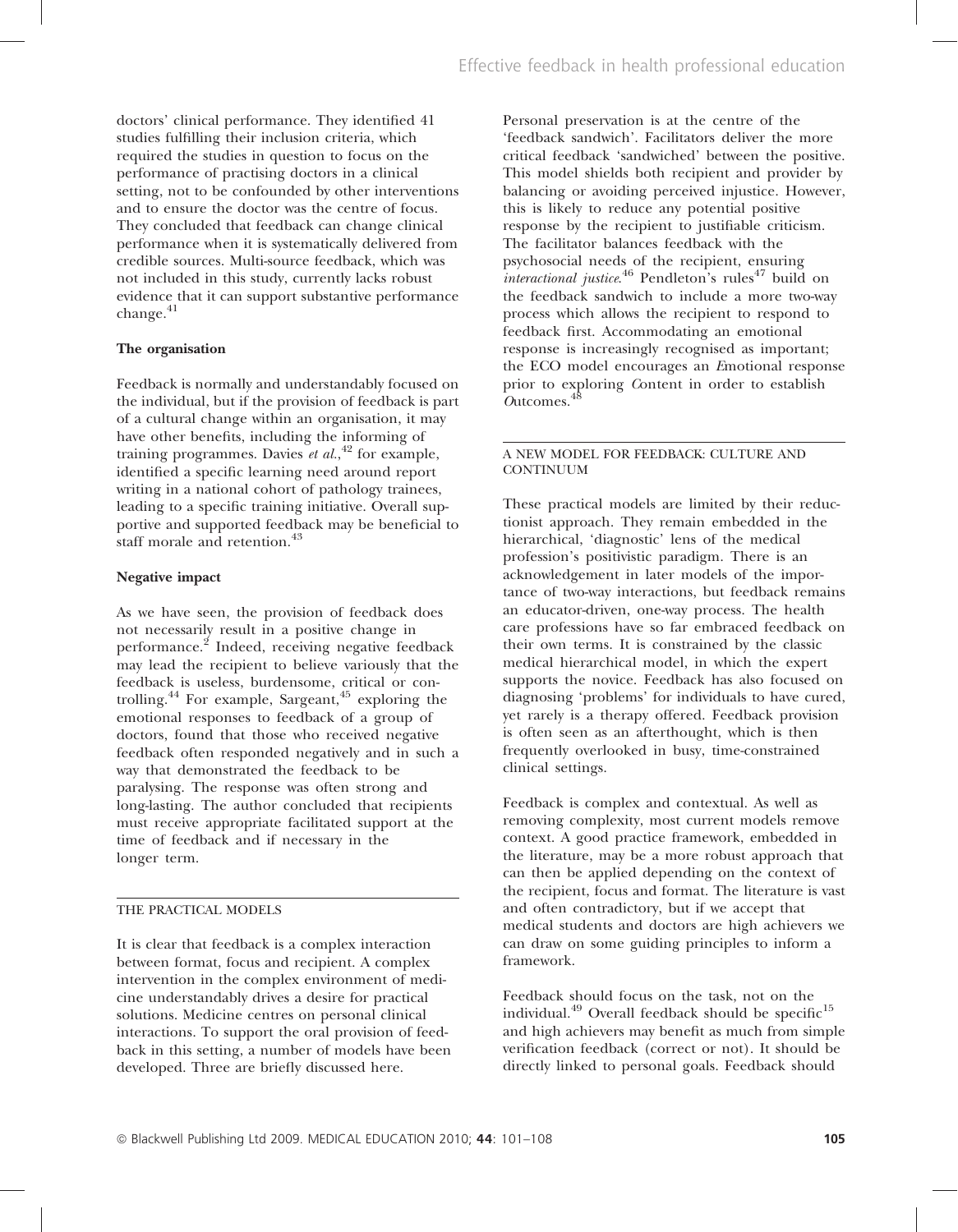not undermine self-esteem, but should not simply consist of praise.2 Its delivery can be delayed from the event to which it refers but the information that informs the feedback should not be recorded retrospectively. Motivated recipients benefit from challenging facilitated feedback from external sources.

This summary may support individual feedback events, but it struggles to take the argument beyond the top-down approach.

# A CULTURE OF FEEDBACK

To achieve effective feedback, the health professions must nurture recipient reflection-in-action.<sup>50</sup> This needs to be built on self-monitoring informed by external feedback. A re-conceptualisation of selfmonitoring informed by external feedback is pedagogical and outward-looking.<sup>33</sup> Learners need to be supported in these skills, but educators also need to be supported in developing strategy-focused approaches, rather than engaging in a diagnostic process that focuses purely on problem identification. The way to achieve such an integrated approach must be to develop a feedback culture, in which feedback is embedded implicitly and explicitly in all activities and in which students feed back to teachers as well as teachers to students. Early training and experience such as with peer feedback may over time support the required cultural change. Feedback opportunities must be actively sought and encouraged.

There are already many opportunities to provide feedback which should not be missed. The artificial dichotomy between summative and formative feedback often distracts from generating potentially powerful feedback from all assessment. For example, we often give little feedback from highstakes written examinations, especially to those who are successful. The death of a patient does not always end his or her care. The post-mortem examination may be unpopular in modern western society, but, when appropriate, it has always been seen by the medical profession as an important last stage in the care of the patient. High-stakes assessment even for an exit examination should provide feedback to the learner. Assessment, viewed as if it were a post-mortem examination, represents an opportunity to benefit learners' education, not only their progression. Assessment otherwise is disassociated from the continuum of lifelong learning. But do educators translate these philosophies into practice and do students' learning outcomes change?

# THE FEEDBACK CONTINUUM

The authors of a recent Cochrane review<sup>51</sup> concluded that the impact on doctors of audit and performance feedback data could be effective in improving professional practice but that the effects were generally small. The relative effectiveness of the process appeared to be linked to initial adherence to proposed change and to the intensiveness with which the feedback was delivered. Facilitation is therefore central to feedback success in that it can take potentially damaging negative feedback<sup>2</sup> and use it to create positive outcomes.<sup>21</sup> Feedback must be conceptualised as a supported sequential process rather than a series of unrelated events. Only this sustained approach will maximise any effect. Contexts in which a series of individuals each provide such feedback to students, trainees and colleagues cannot facilitate this continuum. This requires established, longer-term professional relationships. An apprenticeship model is no longer sustainable in many clinical settings, $52$  but most health professional education programmes increasingly advocate forms of supervision for supporting individuals. Supervisors appear to be well placed to collate sources of feedback to provide a profile of and for an individual. This profile from many different sources provides an organisational memory of performance for development and, when required, decisions. More importantly for the individual, it becomes a resource to inform reflection supported by challenging but non-threatening facilitation.

This relies on an expectation that some individuals are trained and resourced to provide the high-quality facilitative support needed to make feedback effective. If the health professions are serious about effective feedback, an evidence-based cultural shift will also be required. Both are great challenges yet to be realised in medical education, a century on from Flexner's report.<sup>53</sup>

Acknowledgements: the author thanks Dr Joan Sargeant for providing several useful articles, including her own extremely valuable work in the field, and Dr Oonagh Corrigan for offering facilitative elaborate written feedback on an earlier draft of this paper. Funding: none. Conflicts of interest: none.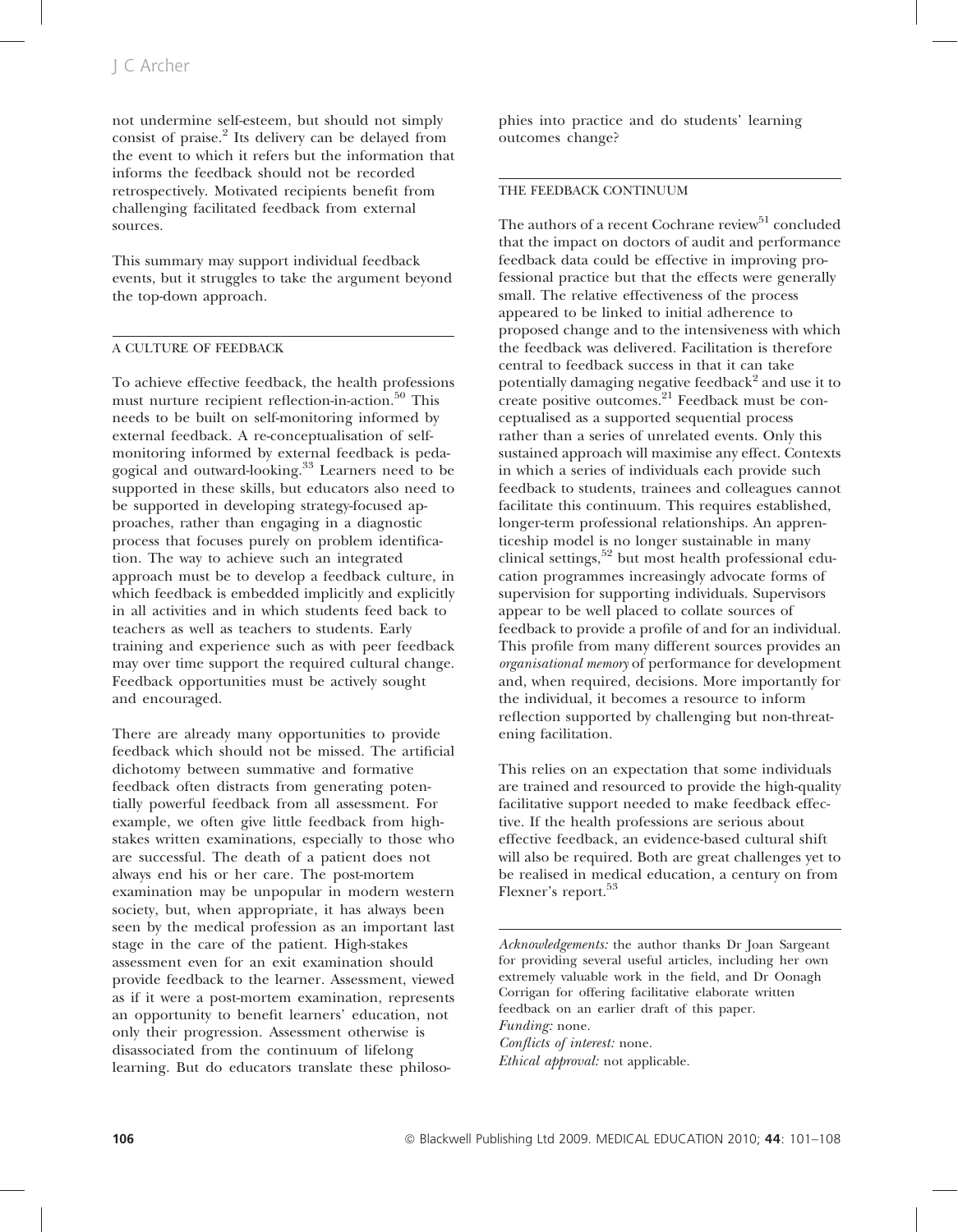#### **REFERENCES**

- 1 Locke EA, Latham GP. A Theory of Goal Setting and Task Performance. Englewood Cliffs, NJ: Prentice Hall 1990;140.
- 2 Kluger AN, DeNisi A. The effects of feedback intervention on performance: a historical review, a meta-analysis, and a preliminary feedback intervention theory. Psychol Bull 1996;119:254–84.
- Thorndike EL.Human Learning. New York, NY: Century 1931;162–81.
- 4 Ashford SJ, Blatt R, Van de Walle D. Reflections on the looking glass: a review of research on feedback-seeking behaviour in organisations. J Manage Dev 2003;29:773– 99.
- 5 Kanfer R, Ackerman PL. Motivation and cognitive abilities: an integrative ⁄ aptitude-treatment interaction approach to skill acquisition. J Appl Psychol 1989;74:657–90.
- 6 Colthart I, Bagnall G, Evans A, Allbutt H, Haig A, Illing J, McKinstry B. The effectiveness of self-assessment on the identification of learner needs, learner activity, and impact on clinical practice: BEME Guide no. 10. Med Teach 2008;30 (2):124–45.
- 7 Higgs J, Richardson B, Abrandt Dahlgren M. Developing Practice Knowledge for Health Professionals. London: Elsevier Health Sciences 2004.
- 8 Molloy E. Time to pause: giving and receiving feedback in clinical education. In: Delany C, Molloy E, eds. Clinical Education in the Health Professions. Australia: Elsevier 2009;128–46.
- 9 Surridge P. The National Student Survey 2005–2007: Findings and Trends; A Report to the Higher Education Funding Council for England. Bristol: University of Bristol 2008. http://www.hefce.ac.uk/pubs/rdreports/2008/ rd12\_08/rd12\_08.pdf. [Accessed 30 May 2009.]
- 10 Cantillon P, Sargeant J. Giving feedback in clinical settings. BMJ 2008;337:a1961.
- 11 Goodman J, Wood RE, Hendrickx M. Feedback specificity, exploration, and learning. J Appl Psychol 2004;89:248–62.
- 12 Phye GD, Sanders CE. Advice and feedback: elements of practice for problem solving. Contemp Educ Psychol 1994;19 (3):286–301.
- 13 Shute VJ. Focus on formative feedback. Rev Educ Res 2008;78:153.
- 14 Bangert-Drowns RL, Kulik CC, Kulik JA, Morgan MT. The instructional effect of feedback in test-like events. Rev Educ Res 1991;61:213–38.
- 15 Moreno R. Decreasing cognitive load for novice students: effects of explanatory versus corrective feedback in discovery-based multimedia. Instr Sci 2004;32:99–113.
- 16 Archer J. Multi-source Feedback to Assess Doctors' Performance in the Workplace. PhD thesis. Sheffield: University of Sheffield 2007.
- 17 Fidler H, Lockyer JM, Toews J, Violato C. Changing physicians' practices: the effect of individual feedback. Acad Med 1999;74 (6):702–14.
- 18 Crossley J, Davies H, McDonnell J, Cooper C, Archer JC, McAvoy P. A district hospital assessing its doctors for re-licensure: can it work? Med Educ 2008;42:359–63.
- 19 Hewson MG, Little ML. Giving feedback in medical education: verification of recommended techniques. J Gen Intern Med 1998;13 (2):111–6.
- 20 Smither JW, London M, Reilly RR, Flautt R, Vargas Y, Kucine I. Discussing multi-source feedback with raters and performance improvement. *J Manage Dev* 2004;23  $(5):456-68.$
- 21 Webb WB. The problem of obtaining negative nominations in peer ratings. Pers Psychol 1955;8:61–3.
- 22 Hartman H. Scaffolding and Cooperative Learning. Human Learning and Instruction. New York, NY: City College, University of New York 2002;23–69.
- 23 Schroth ML. The effects of delay of feedback on a delayed concept formation transfer task. Contemp Educ Psychol 1992;17 (1):78–82.
- 24 Mason BJ, Bruning R. Providing Feedback in Computerbased Instruction: What the Research Tells Us. Lincoln, NE: Center for Instructional Innovation, University of Nebraska–Lincoln 2001. http://dwb.unl.edu/Edit/ MB/MasonBruning.html.. [Accessed 31 January 2009.]
- 25 Atwater LE, Yammarino FJ. Does self–other agreement on leadership perceptions moderate the validity of leadership and performance predictions? Pers Psychol 1992;45:141–64.
- 26 Ward M, Gruppen L, Regehr G. Research in selfassessment: current state of the art. Adv Health Sci Educ 2002;7:63–80.
- 27 Mohyeldin A, Suliman T. Self and supervisor ratings of performance: evidence from an individualistic culture. Employee Relat 2003;25 (4):371–88.
- 28 Brutus S, Fleenor JW, McCauley CD. Demographic and personality predictors of congruence in multi-source ratings. J Manage Dev 1999;18 (5):417–35.
- 29 Eva KW, Regehr G. Self-assessment in the health professions: a reformulation and research agenda. Acad Med 2005;80 (10) (Suppl):46–54.
- 30 Bargh JA. The unbearable automaticity of being.  $Am$ Psychol 1999;54:462–79.
- 31 Alimo-Metcalfe B. Professional forum: 360-degree feedback and leadership development. Int J Self Assess 1998;6 (1):35–42.
- 32 Eva KW, Regehr G. Knowing when to look it up: a new conception of self-assessment ability. Acad Med 2007;82 (10) (Suppl):81–4.
- 33 Eva K, Regehr G. I'll never play professional football and other fallacies of self-assessment. J Contin Educ Health Prof 2008;28 (1):14–9.
- Smither JW, London M, Reilly RR. Does performance improve following multi-source feedback? A theoretical model, meta-analysis, and review of empirical findings Pers Psychol 2005;58 (1):33–66.
- 35 Smither JW, London M, Richmond KR. The relationship between leaders' personality and their reactions to and use of multi-source feedback: a longitudinal study. Group Organ Manage 2005;30 (2):181–210.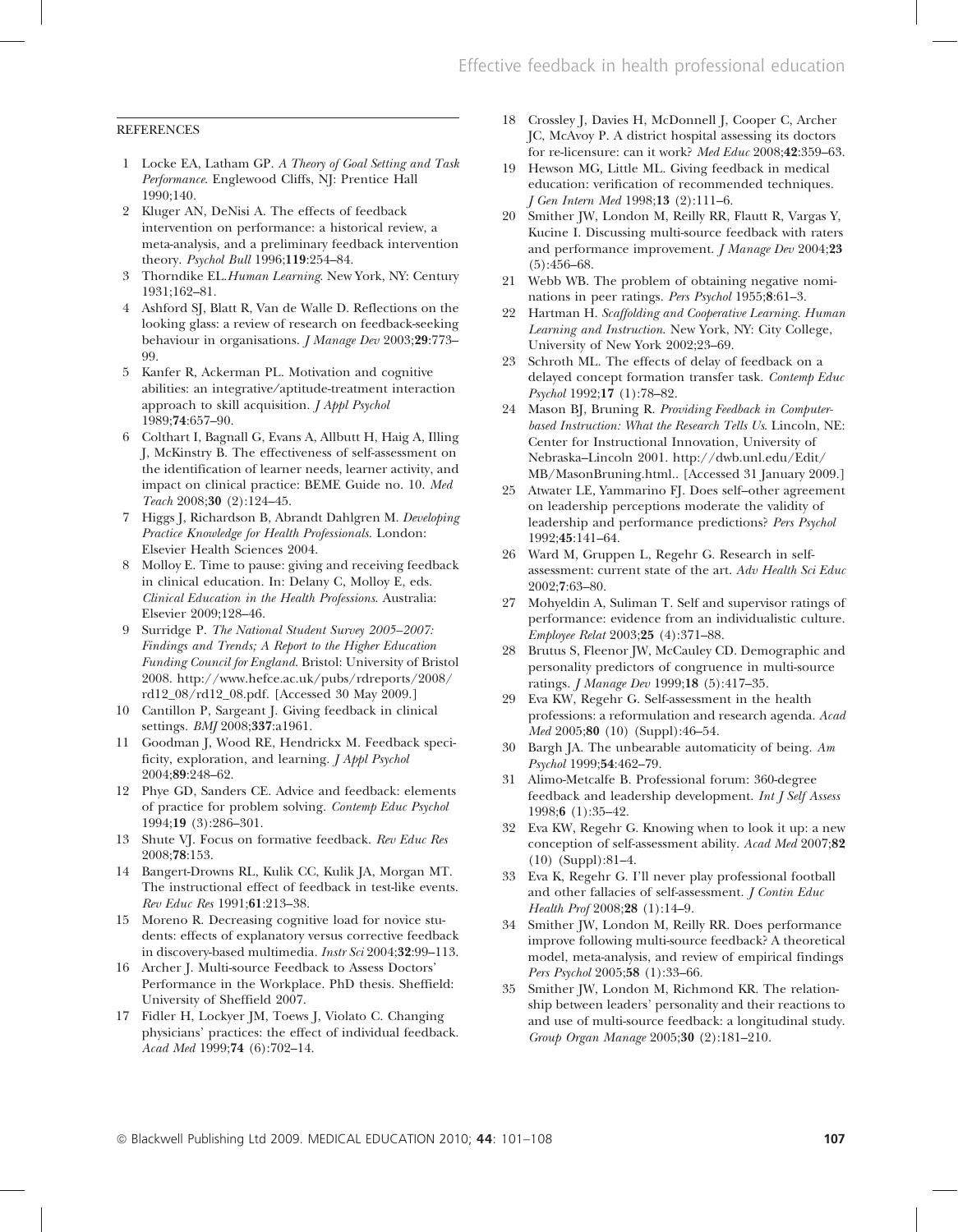- 36 Boud D, Keogh R, Walker D.Reflection: Turning Experience into Learning. London: Kogan Page 1985;19.
- 37 Mann K, Gordon J, McLeod A. Reflection and reflective practice in health professions education: a systematic review. Adv Health Sci Educ 2009;14:595-621.
- 38 Sargeant JM. Challenges in multi-source feedback: intended and unintended outcomes. In: Sargeant JM, ed. Multi-source Feedback for Physician Learning and Change. Maastricht: University of Maastricht 2006;43–58.
- 39 Carver C, Scheier M. Attention and Self-regulation: a Control Theory Approach to Human Behaviour. New York, NY: Springer 1981;15, 50.
- 40 Veloski J, Boex JR, Grasberger MJ, Evans A, Wolfson DB. Systematic review of the literature on assessment, feedback and physicians' clinical performance. Med Teach 2006;28 (2):117–28.
- 41 Violato C, Lockyer JM, Fidler H. Changes in performance: a 5-year longitudinal study of participants in a multi-source feedback programme. Med Educ 2008;42:1007–13.
- 42 Davies H, Archer J, Bateman A, Dewar S, Crossley J, Grant J, Southgate L. Specialty-specific multi-source feedback: assuring validity, informing training. Med Educ 2008;42 (10):1014–20.
- 43 Reid P, Levy G. Subordinate appraisal of managers: a useful tool for the NHS? Health Manpow Manage 1997;23 (2):68–72.
- 44 Baron RA. Negative effects of destructive criticism: impact on conflict, self-efficacy, and task performance. J Appl Psychol 1988;73:199–207.
- 45 Sargeant JM. Understanding the influence of emotions and reflection upon multi-source feedback acceptance and use. In: Sargeant JM, ed. Multi-source Feedback for Physicians: Learning and Change. Maastricht: University of Maastricht 2006;59–76.
- 46 Folger R, Cropanzano R. Organisational justice and performance evaluation: test and trial measures. In: Folger R, Cropanzano R, eds. Organizational Justice and Human Resource Management. Beverly Hills, CA: Sage Publications 1998;232.
- 47 Pendleton D, Schofield T, Tate P, Havelock P. The New Consultation: Developing Doctor-Patient Communication. Oxford: Oxford University Press 2003;3.
- 48 Sargeant J, Lockyer J, Archer J, Bruce D. Multi-source feedback in medical education: an update on research and practice. Symposium presentation AMEE Conference, Prague, September 2008 Abstracts book, p. 13, http://www.amee.org/documents/AMEE% 202008%20Final%20Abstract%20Book.pdf. [Accessed 31 October 2009.]
- 49 Narciss S, Huth K. How to design informative tutoring feedback for multimedia learning. In: Niegemann HM, Leutner D, Brunken R, eds. Instructional Design for Multimedia Learning. Munster, NY: Waxmann 2004;181–95.
- 50 Schon D. From technical rationality to reflectionin-action. In: Schon D, ed. The Reflective Practitioner: How Professionals Think in Action. London: Basic Books 1983;21–75.
- 51 O'Brien MA, Oxman AD, Davis DA, Haynes RB, Freemantle N, Harvey E. Audit and Feedback: Effects on Professional Practice and Health Care Outcomes: Cochrane Database Syst Rev 2003; (3):CD000259.
- 52 Dornan T. Osler, Flexner, apprenticeship and 'the new medical education'. *J R Soc Med*  $2005;98$  (3):91-5.
- 53 Flexner A. Medical Education in the United States and Canada: a Report to the Carnegie Foundation for the Advancement of Teaching. Boston, MA: Updyke 1910.

Received 15 February 2009; editorial comments to author 1 May 2009; accepted for publication 15 September 2009